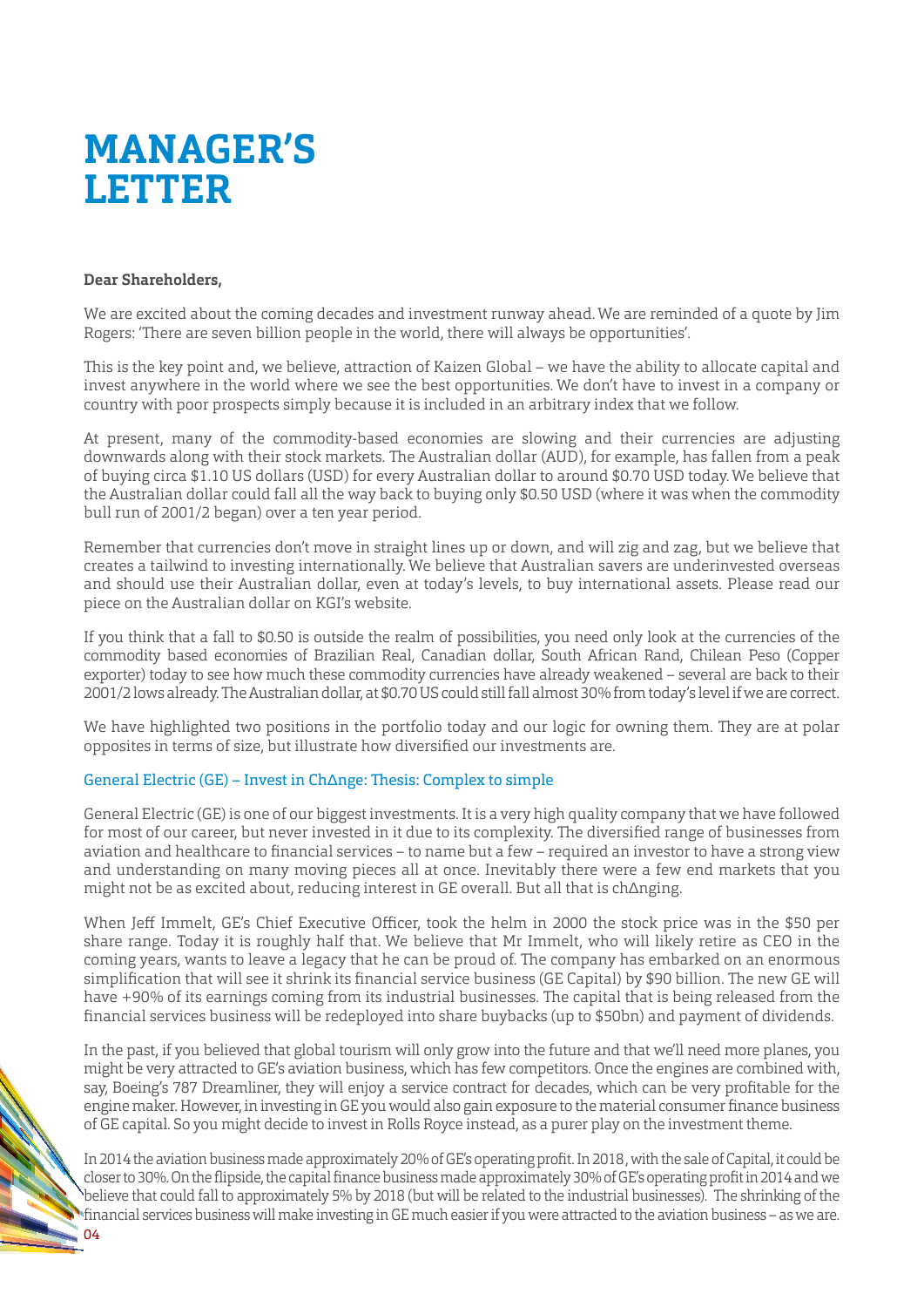## AIR TRAVEL IS RESILIENT AND GROWING



GE has some exceptional businesses and is simplifying at an important time in the business cycle, in our view. Low interest rates and deep funding markets has created an environment where one should be a seller of large assets. We believe that GE will be able to sell these assets at good prices, quite quickly, and be able to redeploy the capital into buying back its stock. In a strange way, we should be rooting for a lower GE share price so that when the buyback commences, the company will be able to hoover up more cheap stock and cancel it, increasing earnings per share. Bufett has a good analogy for buybacks (at the right price) – you shrink the pizza base (share count), so that you get more cheese (profit) per slice of pizza (share). More profit/ share could equal a much higher price per share, as investors pay up for the cheese.

We are also encouraged by the energy that the transformation seems to have released within the company. From our analysis, we believe that some of the current executive management are stepping up to the plate as the company repositions itself for the future. GE has some exceptional people working for it, and a refocussing on the industrial business could lead to improved results.

We invest with a 3-5 year horizon. So what could the new GE industrial look like then? The industrial businesses already command attractive returns on equity and capital with growing end markets, and we would hope that a new focus might bring more bolt-on acquisitions to the core business, enhancing profitability.

## Margins of safety

We believe that the focus on the core industrial business will increase profitability and our earnings estimates per share are materially ahead of consensus estimates in 2018. What this means is that if we are too optimistic in our assessment of GE's potential and the actual results are in-line with consensus expectations, there should be no disappointment. However, if we are correct, then we have upgrades in earnings expectations to come, providing us with a valuation cushion since the shares are cheaper today than people think. In addition, the buyback is large and will represent a decent amount of demand for the shares in the coming year.

#### What could go wrong?

We are always mindful first of what could go wrong, before focusing on what could go right. As Stanley Druckenmiller says "Preservation of capital trumps home-runs". GE needs to execute and sell its financial assets before redeploying the capital to the buyback. GE, like many companies, is also exposed to global GDP and a slowing in world growth will impact them too. However, we believe that if it can quickly release capital from the financial services business, a downturn may create the opportunity to acquire bolt-on niche businesses in the industrial space. Weakness in the short-term may lead to strength in the long-term and we should be mindful not to jump at shadows.

The **key measurement of risk in any investment**, we believe, is the **permanent loss of capital**. We believe that in selling the financial services business, GE will be in an exceptionally strong position to capitalise on opportunities in the industrials business. We assess the risk of permanently losing capital with an investment in GE as very low, whilst the reward, if the company can execute as we believe, could be very high. Therefore the investment's risk to reward ratio is very attractive. As a result we have made GE a top 5 position in the Company.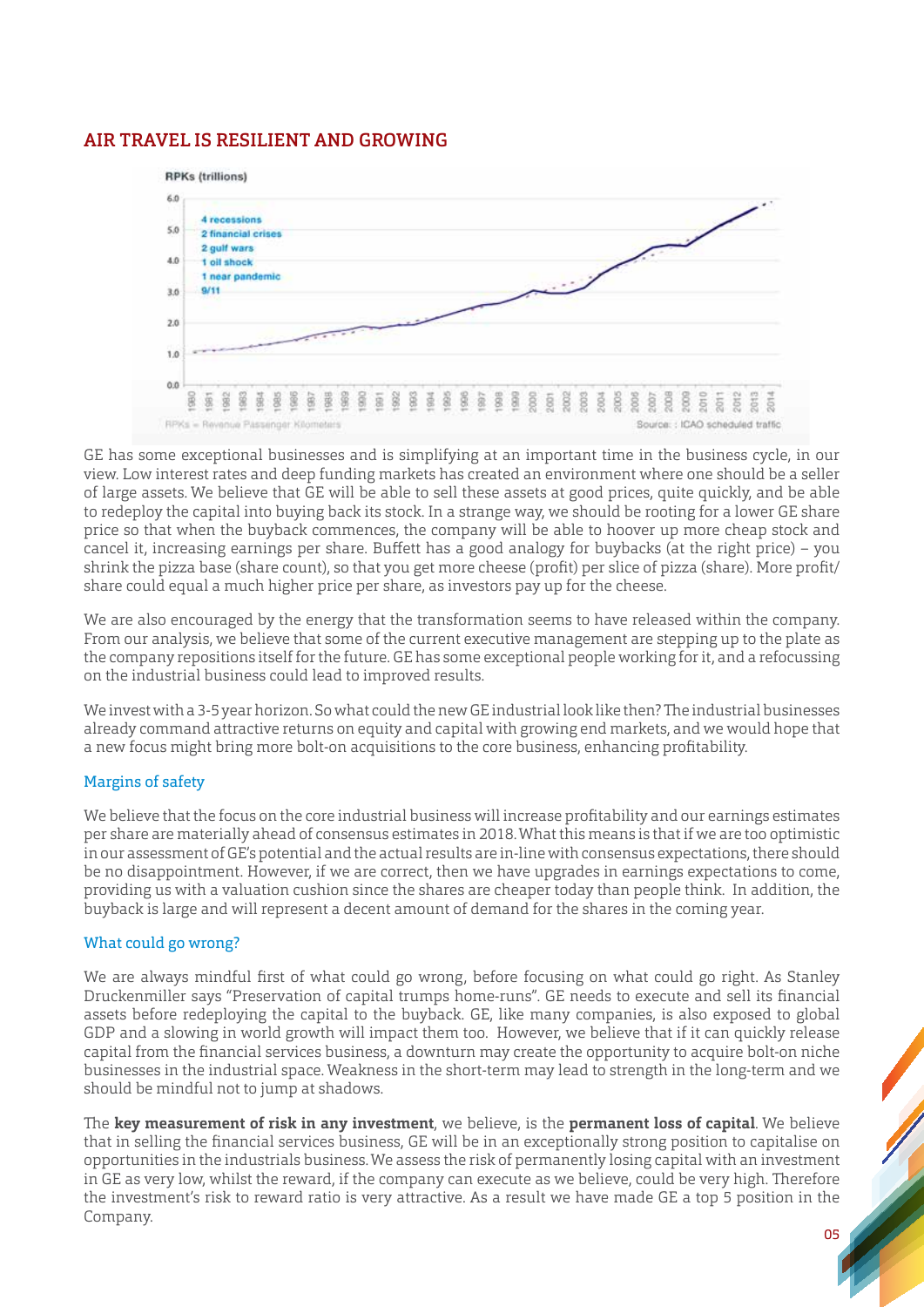#### Tower Financial: Invest in Ch∆nge: A company transformed

Tower Financial (TWR) is a New Zealand based general insurer (home, contents and motor) with 140-yearold brand. It divested several business lines, medical insurance (2012), managed funds (2013) and life business (2013) to become a simplified insurer. On top of its New Zealand business it has a gem in its Pacific Island businesses – which we are excited about. Insurance isn't an easy sector to analyse, particularly in life businesses. Future liabilities are a long-way off and can be difficult to calculate even if you were the actuary working inside the firm. TWR however, has shed several business lines and is now much easier to understand. The simplification process occurred under the watch of David Hancock, the CEO until recently, who did an excellent job, in our opinion, of transforming the investment thesis.

General insurance is something we all buy and need. It is subject to short-term risks, like weather events, but importantly these tend to impact all industry players at the same time. When the whole industry sufers losses from an external event, they inevitably raise prices to claw back the losses in subsequent years. The risk is repriced and passed onto the consumer. A company with a trusted brand, good risk management and a strong balance sheet, should be able to make good returns over time, even if there are a few short-term hiccups along the way.

The company has two growth opportunities. First, industry consolidation in New Zealand is an opportunity to win market share. With circa 10% market share in its home and also contents business lines, TWR is big enough to have economies of scale, but small enough to grow a few percentage points relative to its larger peers (IAG/Lumley and Vero). Second, TWR has profitable operations and leadership in the Pacific Islands, which offers an opportunity for future growth.

#### TWR has a strong balance sheet and excess capital that is returning to shareholders.

In the company's May 2015 half-year results it highlighted that it had \$51m of capital above its regulatory minimum and \$48m at the Corporate level (after adjusting for dividends) – to have close to \$100m of excess capital – which means it has about 27% of its market capitalisation in excess cash. This excess capital masks the profitability of the business, but if you stripped out the excess capital the ROE would be much better warranting a higher valuation.

We always try to look at each investment as though we were owners of the entire business. We would love to own Tower Financial in its entirety. The company currently pays out most of its earnings as a dividend (because it has excess cash) and that translates to a circa 7.7% yield at the time of writing. We believe the company can grow its profits and dividends in the years to come too, although there may be some years where profits are lower as weather events can result in claims reducing profits.

#### Margins of safety

The excess cash on Tower's balance sheet, which translates to circa \$0.55 of a \$2.06 share price, represents a significant margin of safety. It is worth noting that there has been consolidation in the New Zealand insurance market with the acquisition of Lumley by Insurance Australia Group Limited (IAG) in June 2014. Whilst we have not invested in TWR because we expect it to be acquired, it is worth considering what an acquirer might see through its eyes.

If an acquirer could purchase the entire company at today's share price it might be able to immediately redeploy the circa \$100m of excess cash into the rest of its business – in efect, it would only pay \$1.50-\$1.60 for the core operating business.

There would likely be savings too in running the Tower brand across a wider distribution platform, further increasing returns. One area of particular interest to us, would be the savings associated with buying reinsurance, since a very large insurer would have economies of scale and buying power versus Tower today. We like to quantify what upside there could be when we analyse various investment scenarios, and whilst we have no insight into whether TWR could be acquired, on paper it makes a lot of sense to us. Critically, we are not paying for that optionality in the share price today, we own a share in a business with a strong brand, that pays a 7-8% dividend yield that can grow. The company is redeploying its excess capital to shrink the share count through a buyback, which will enhance return on equity, earnings per share and dividend per share growth. There are weather related risks which will always be unknown until they arrive, but the long-term nature of insurance is to increase premiums in the years after big storms to recover losses.